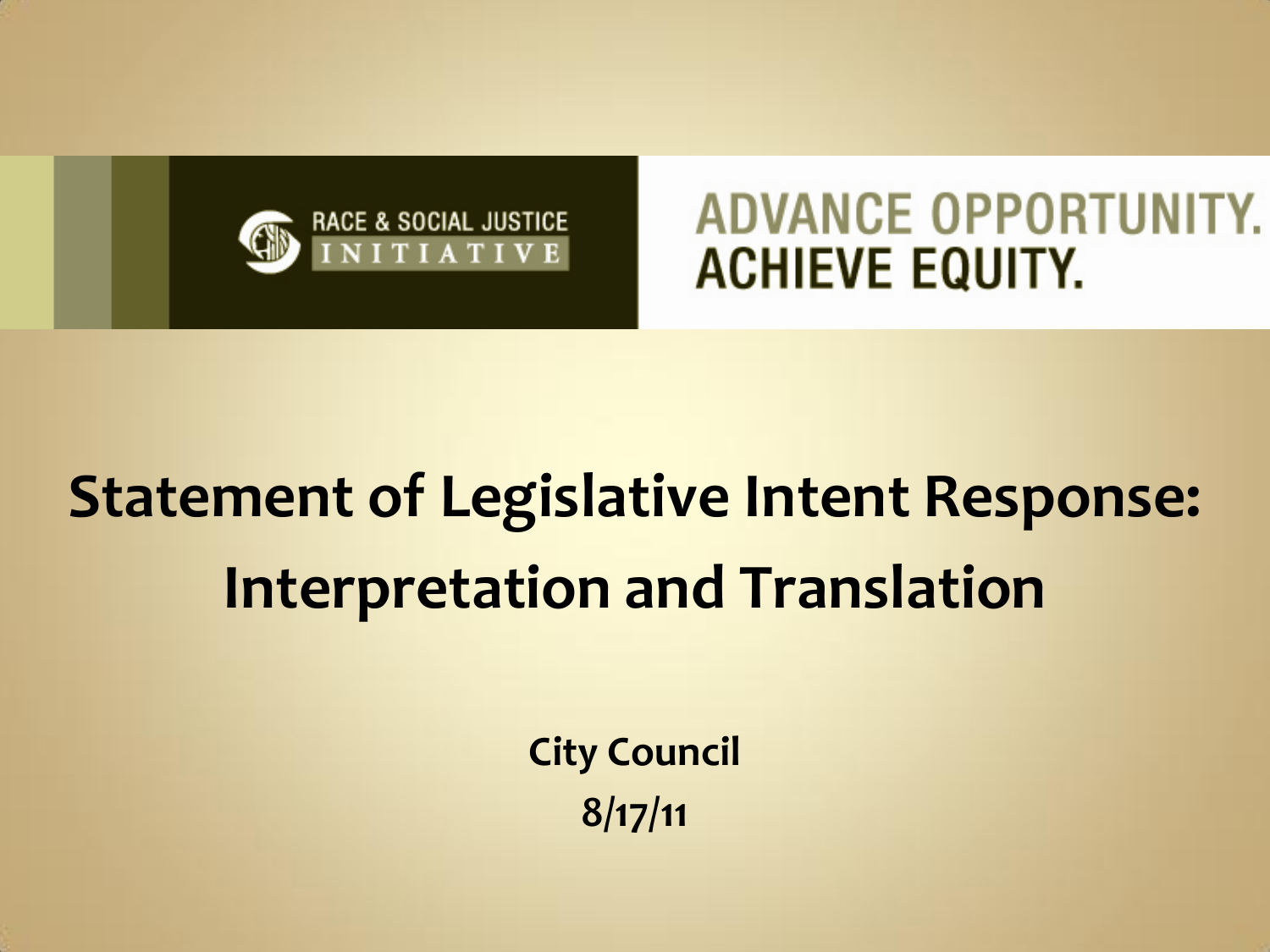

### **Background**

- The City:
- Conducted a needs assessment and launched the Immigrant and Refugee Action Plan in 2007.
- Has developed tools and resources to strengthen engagement with immigrant and refugee communities.
- Established the Immigrant and Refugee Commission in 2008.
- Transferred responsibility for the Action Plan and Commission to SOCR in 2011.
- Has worked to better integrate immigrant and refugee efforts with RSJI.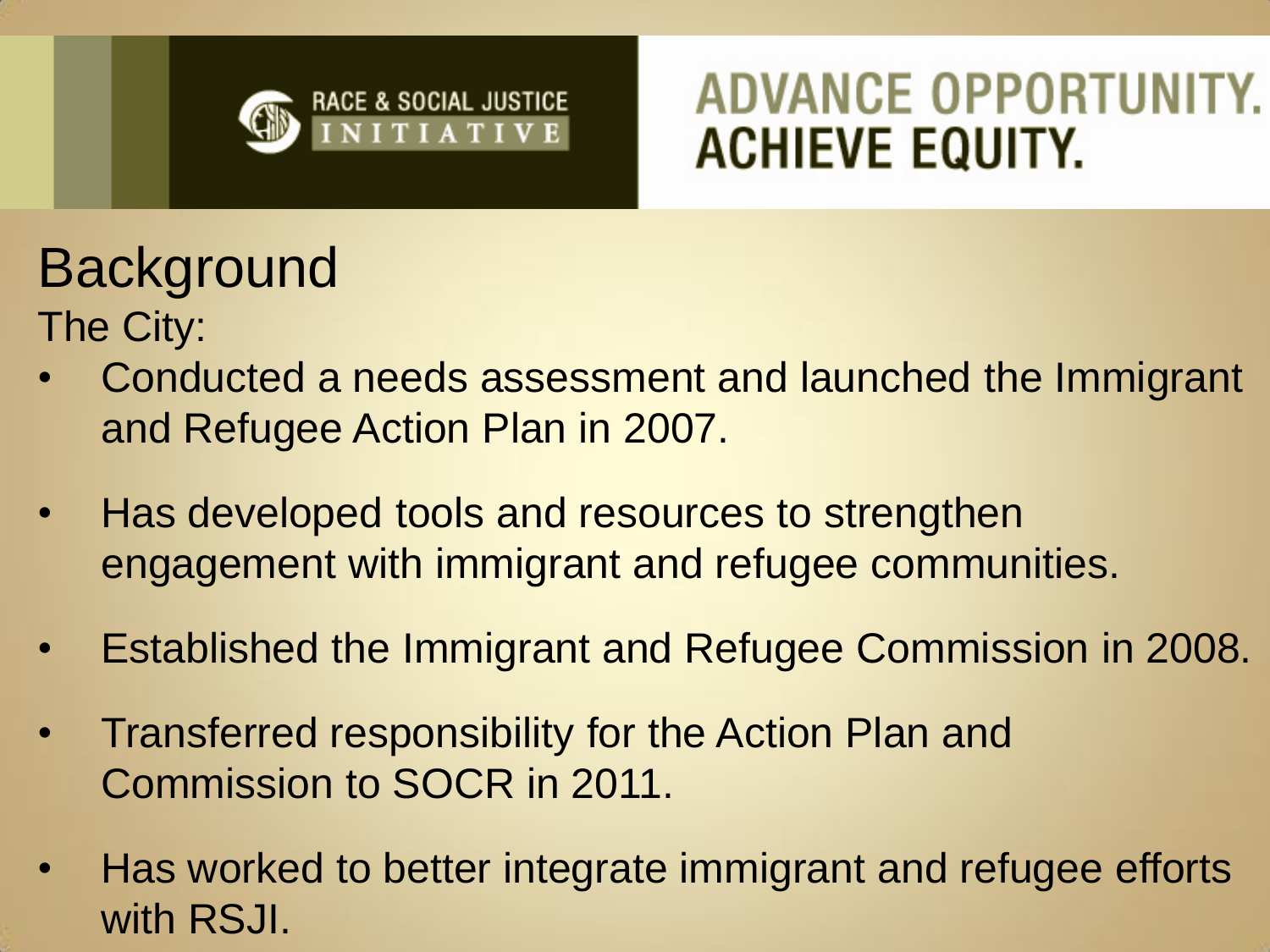

#### Process for developing SLI response

- Interdepartmental team convened, co-chaired by RSJI Core Team members Michael Davis and Desiree Tabares.
- Sub-committees formed on each topic area.
- Best practices identified from across the country.
- Data analyzed.
- Focus groups held with immigrant and refugee community members and the Commission.
- Report drafted based on all this input.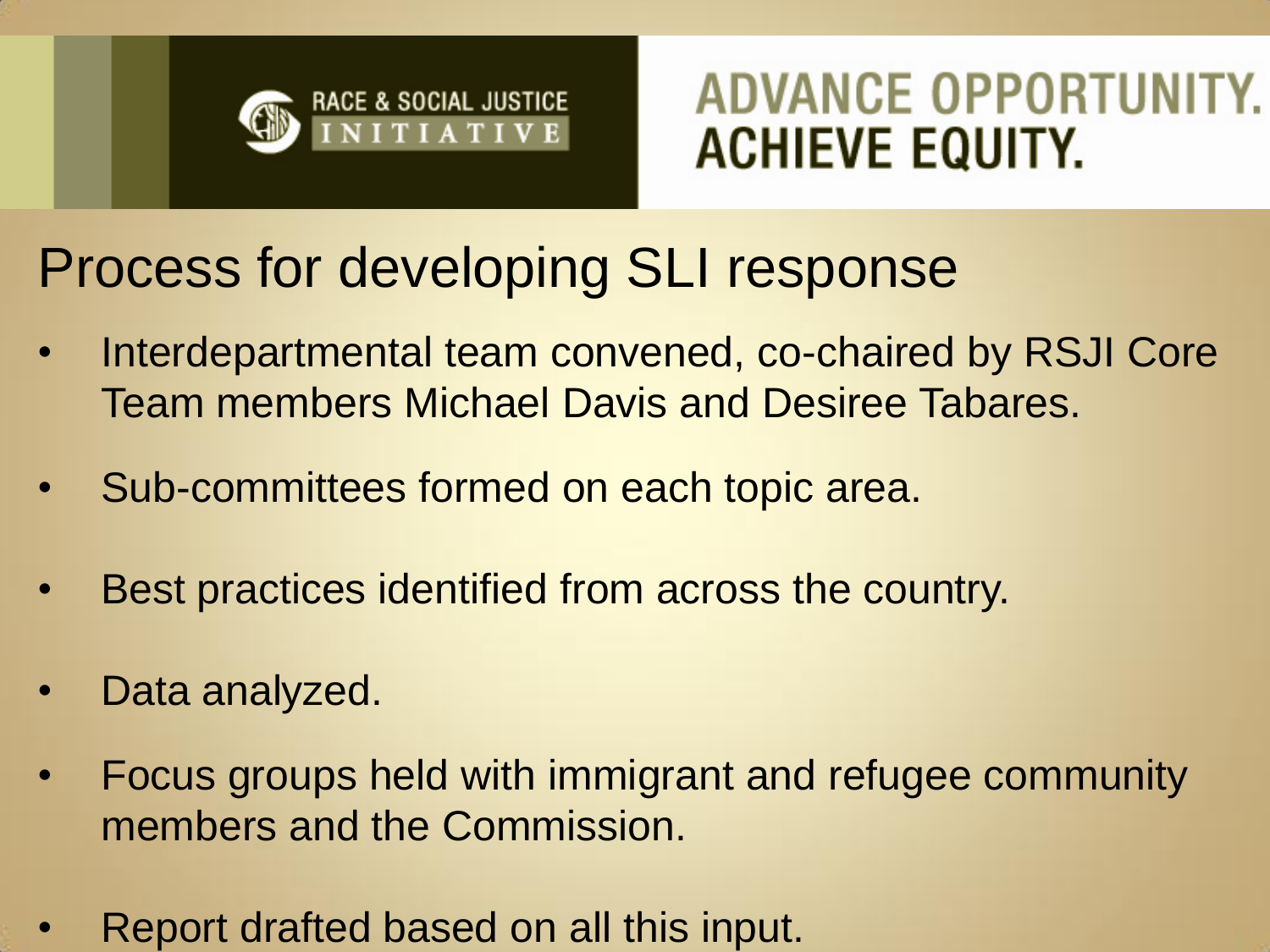

### A. Overall – findings

- Interpretation and translation is sometimes conducted in a perfunctory manner, as opposed to a means to an end.
- Is often uncoordinated and ad hoc.
- Early focus was too much on translation; interpretation can be more helpful.
- Efforts can sometimes increase isolation, as opposed to strengthening community connections.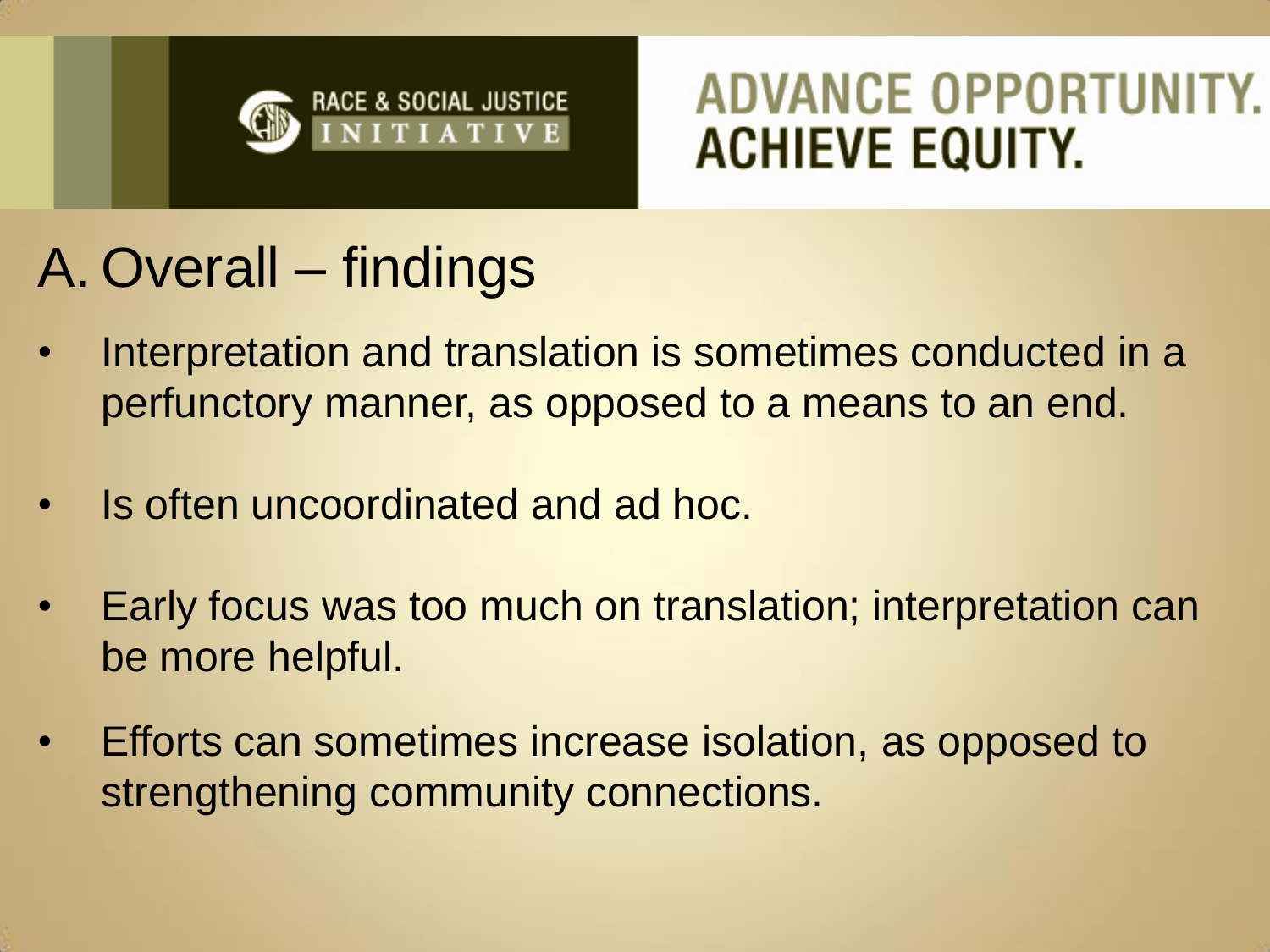

### A. Overall recommendations

- 1. Improve use of existing tools and resources to support the Immigrant and Refugee and Race and Social Justice Initiatives.
- 2. Increase coordination between departments.
- 3. Build relationships between "welcoming" communities and immigrant and refugee communities
- 4. Integrate translation and interpretation with broader strategies for immigrant and refugee engagement.
- 5. Improve organization and infrastructure of Immigrant and Refugee and IOPE Interdepartmental Team.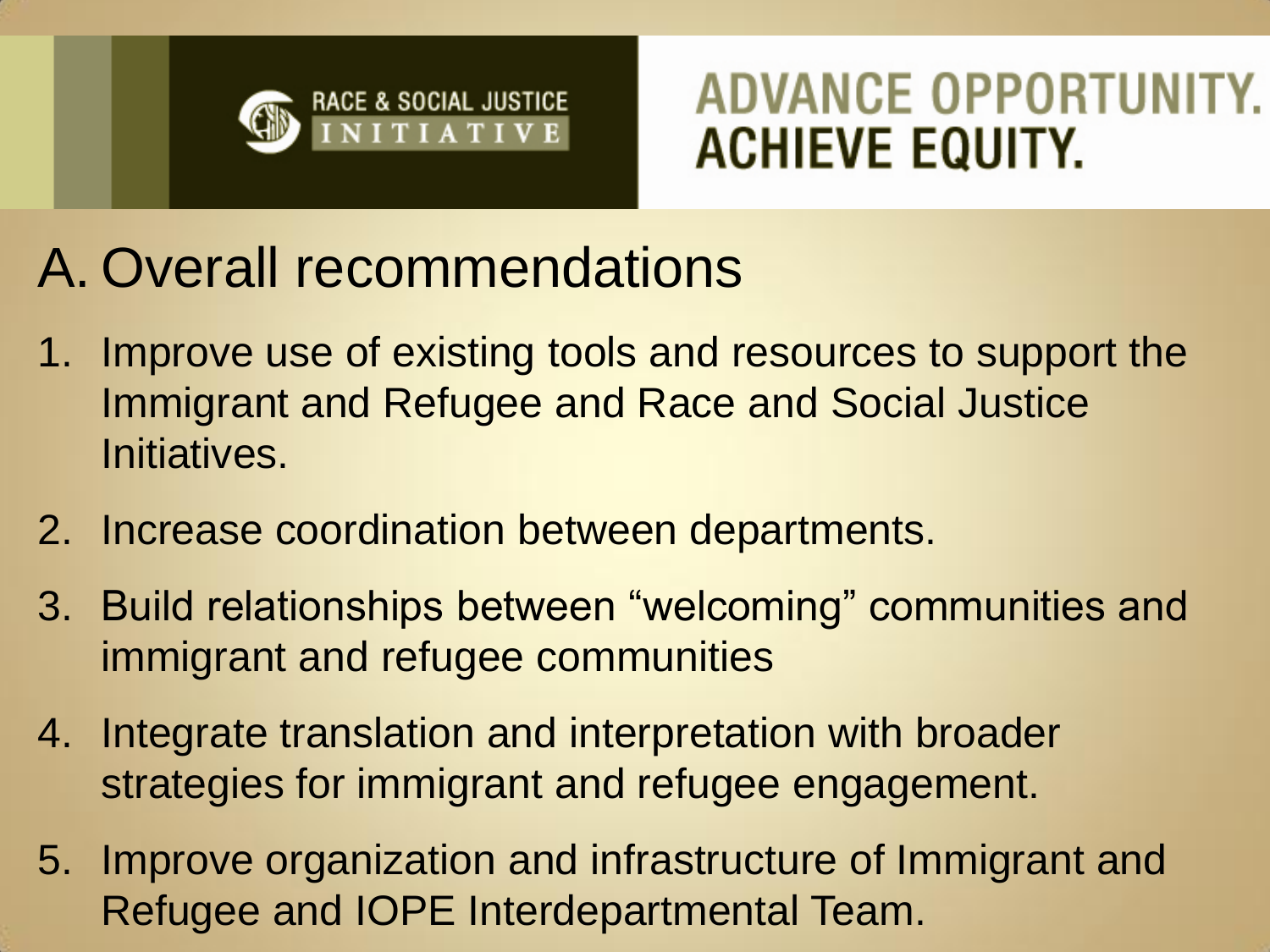

#### B. Performance Measures – findings

- Best practices include more effective access to services, meaningful on-going engagement, and translated web sites.
- City spending on translation and interpretation was \$382k in 2010. HSD and SPU were responsible for more than two-thirds of this.
- Approximately 17% of Seattle residents are immigrants or refugees. Most common languages interpreted are Spanish, Chinese, Vietnamese, Russian, Somali and Korean. It is difficult to get good data.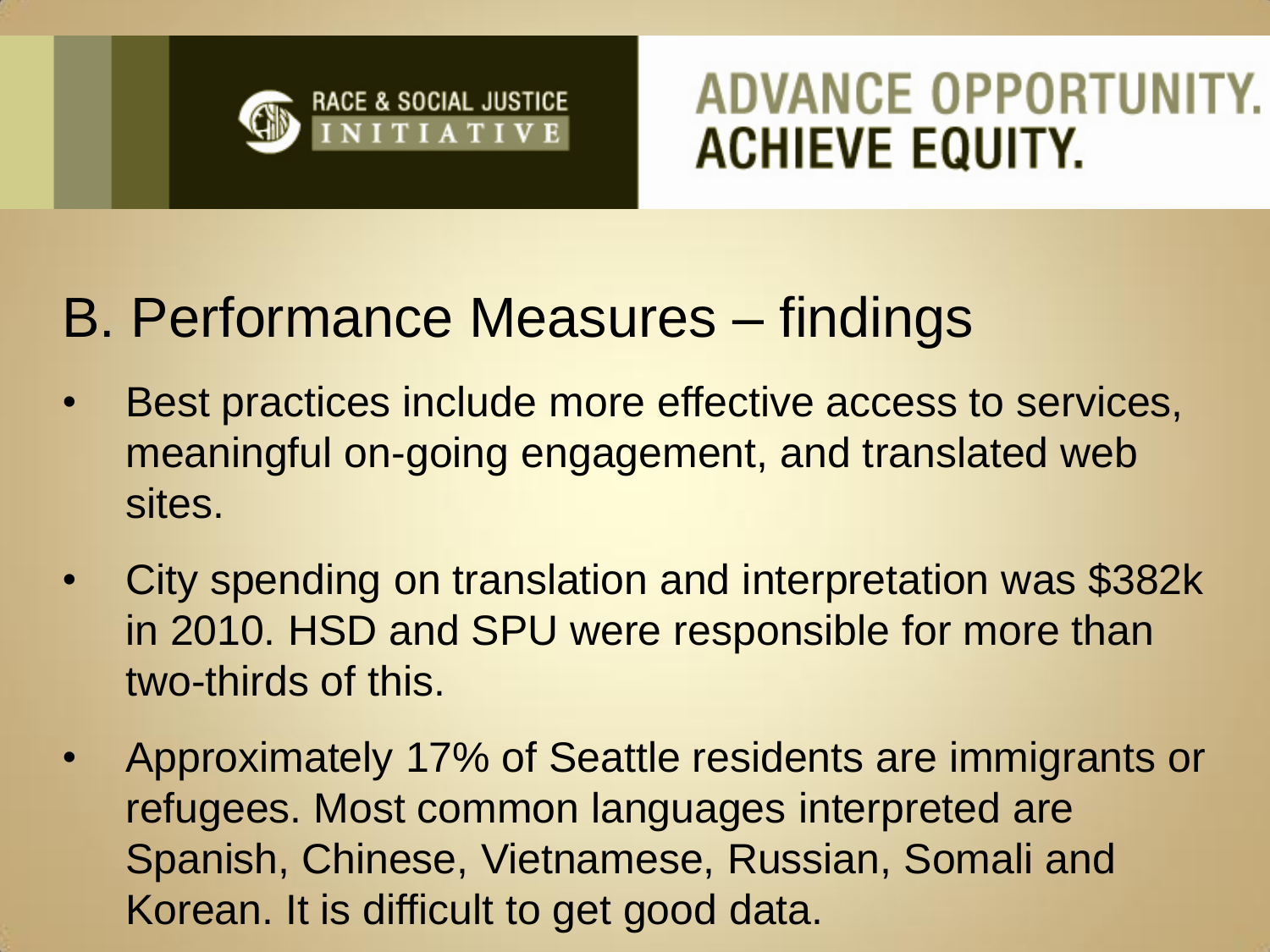

### B. Performance Measures – recommendations

- 1. Train managers on IOPE and immigrant and refugee access to services.
- 2. Track community demographics.
- 3. Collect better demographic data on participants in City programs.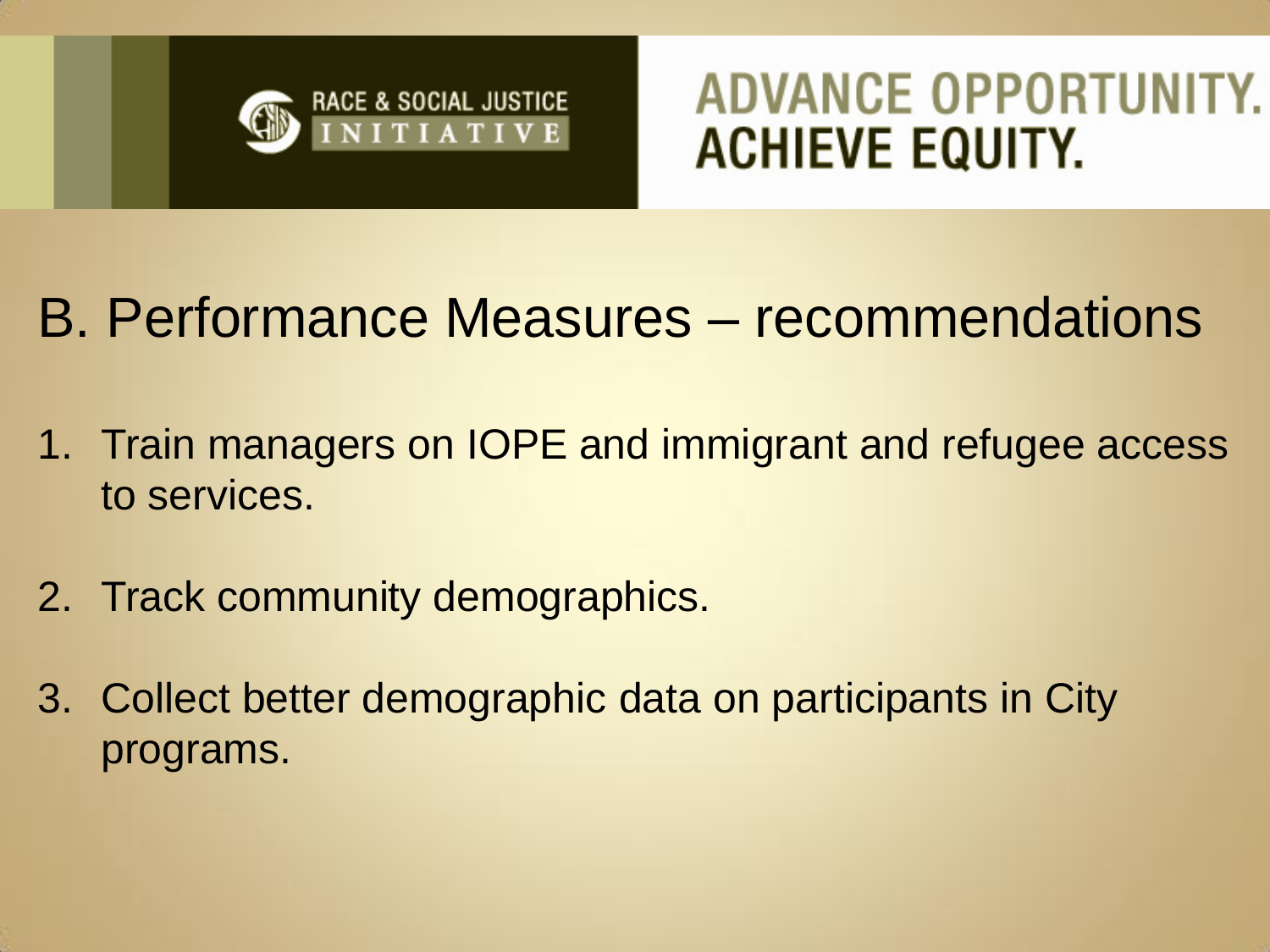

## C. Employee Language Bank – findings

- Lacks coordination and support.
- Participant's language skills have not been assessed or monitored.
- Lack of clarity as to when and how employees can use ELB staff.
- Informal networks exist to make use of employee language skills.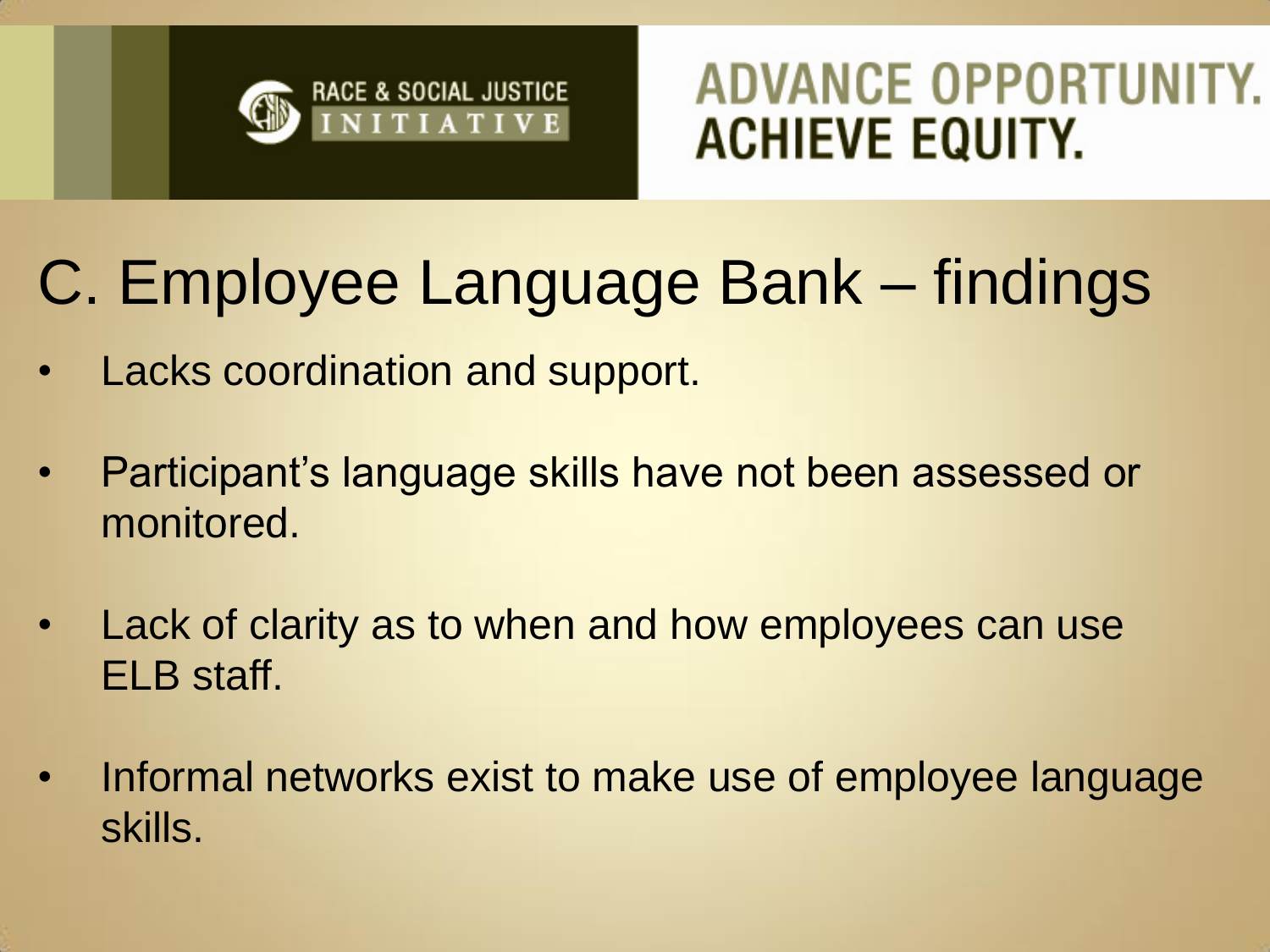

## C. Employee Language Bank – recommendations

- 1. Improve ELB coordination, quality and consistency.
- 2. Establish ELB policies.
- 3. Reward and recognize ELB volunteers.
- 4. Develop metrics to monitor and improve the effectiveness of the ELB.
- 5. Provide infrastructure tools to support the ELB.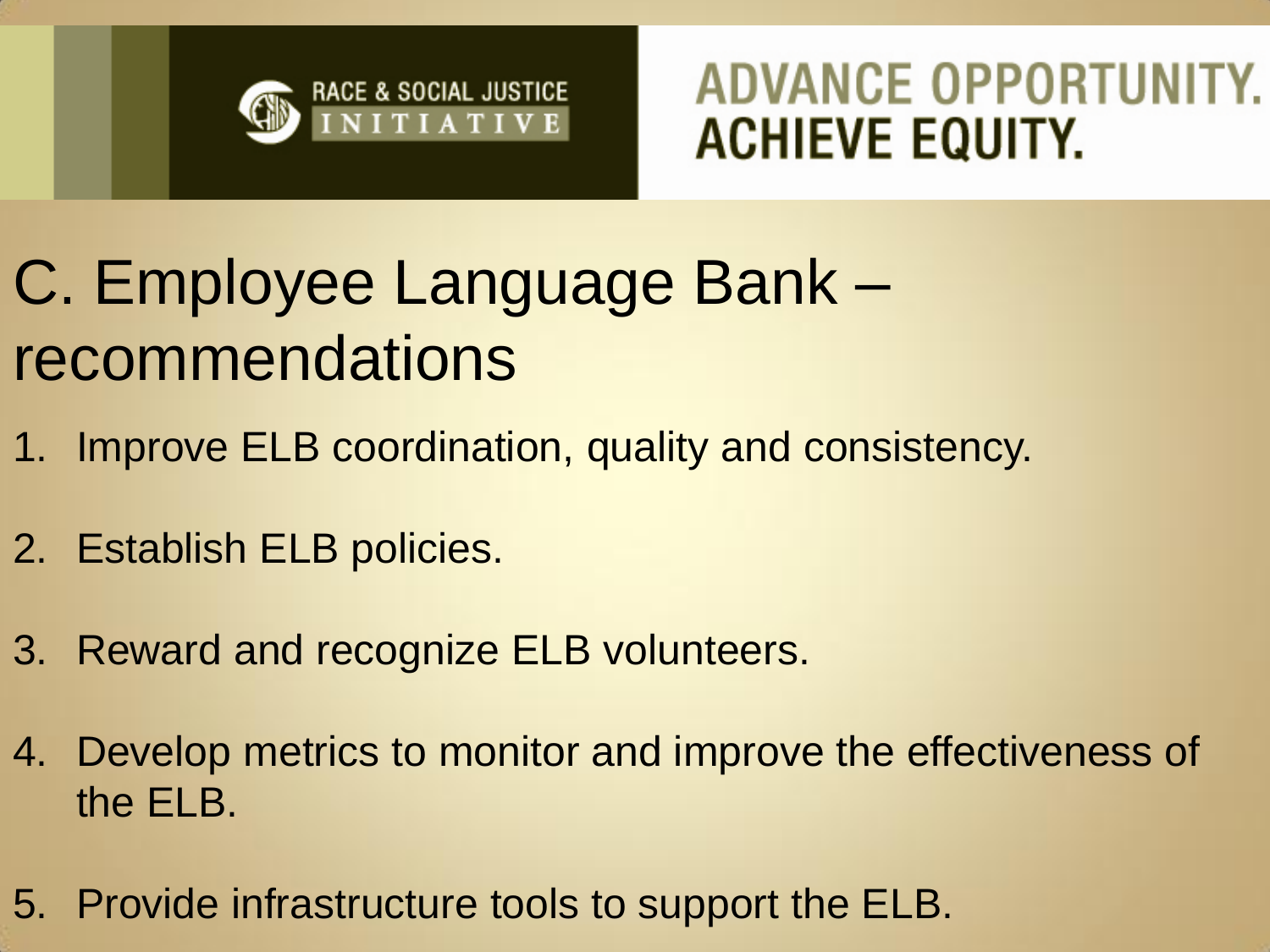

## D. Community Partnerships – findings

- Community based organizations (CBOs) prefer to engage on specific projects where interpretation is tied to broad, shared goals.
- Some departments have better ability to compensate CBOs on community engagement (some departments lack any funding).
- The City has achieved better outreach and engagement results when working in partnership with the community and CBOs.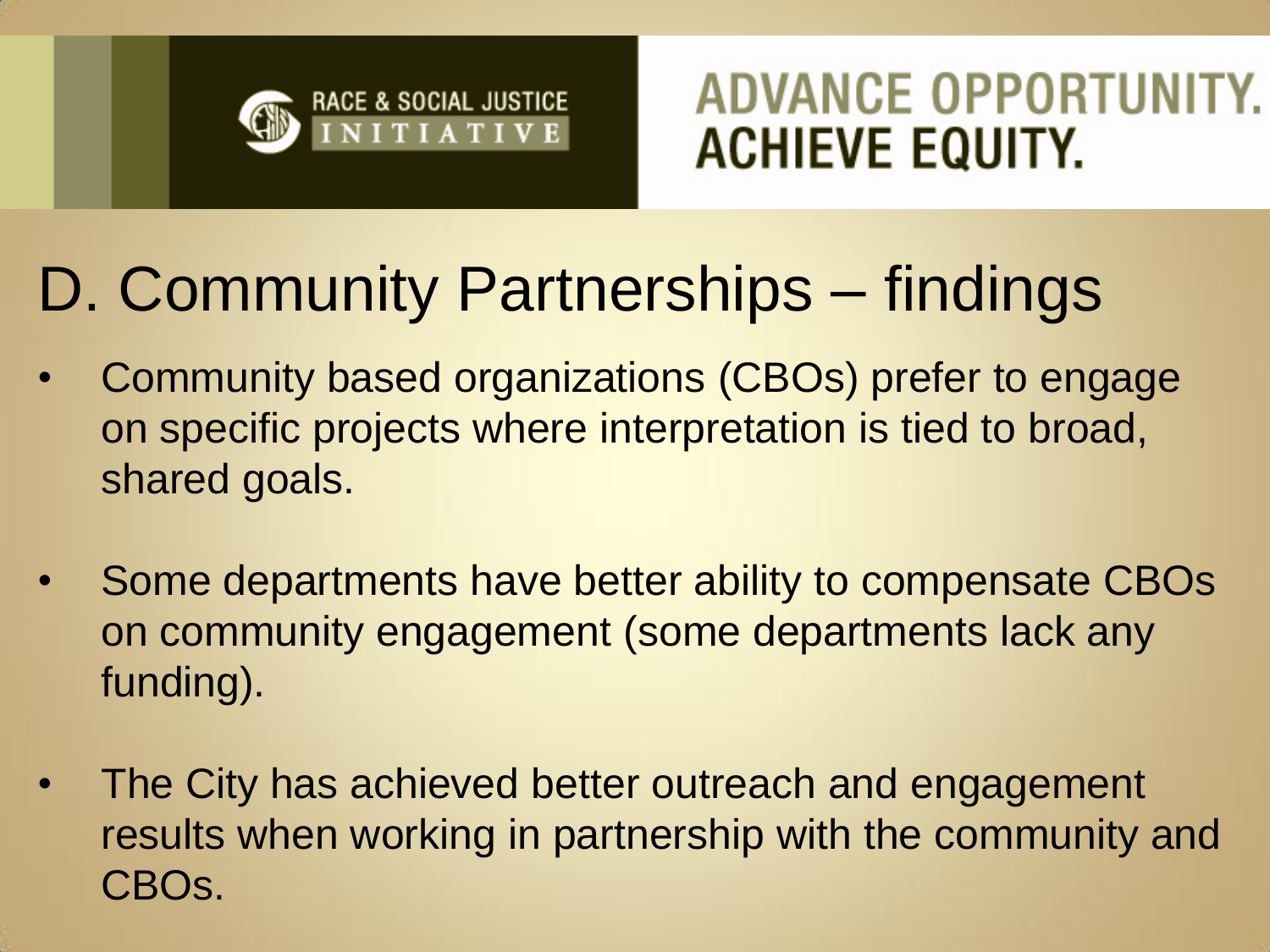

## D. Community Partnerships – recommendations

- 1. Continue to build partnerships with immigrant and refugee community based organizations and other institutions working with immigrant and refugee communities, including compensation of community based organizations.
- 2. Communicate interpretation and translation policies more broadly.
- 3. Utilize the expertise of the Immigrant and Refugee Commission.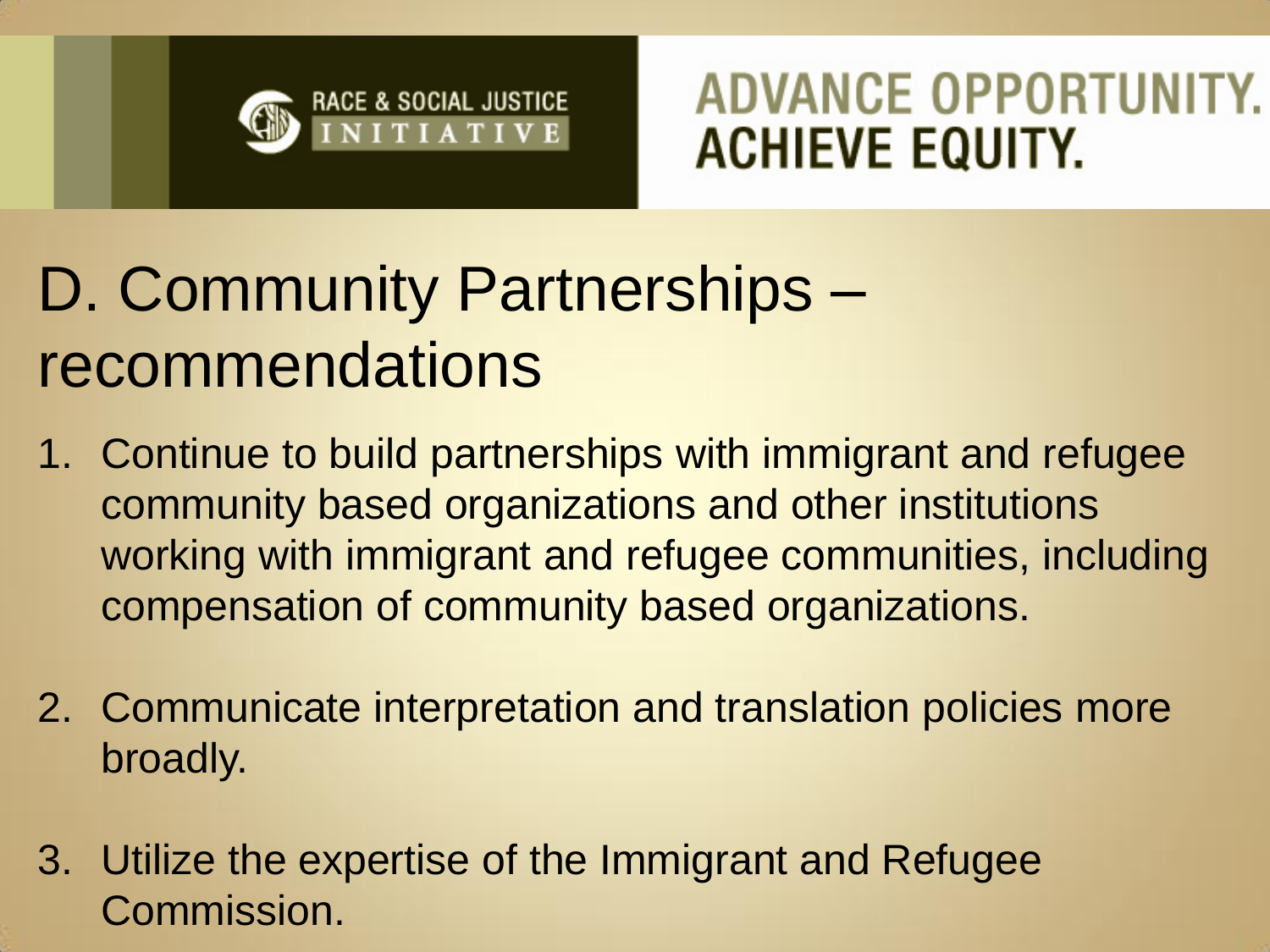

## E. City-wide Practices – findings

- Coordination, training and technical assistance for interpretation and translation is lacking.
- Larger departments have greater capacity.
- Policies need to be updated to provide greater flexibility.
- Interpretation and translation data is not currently tracked to determine effectiveness of efforts.

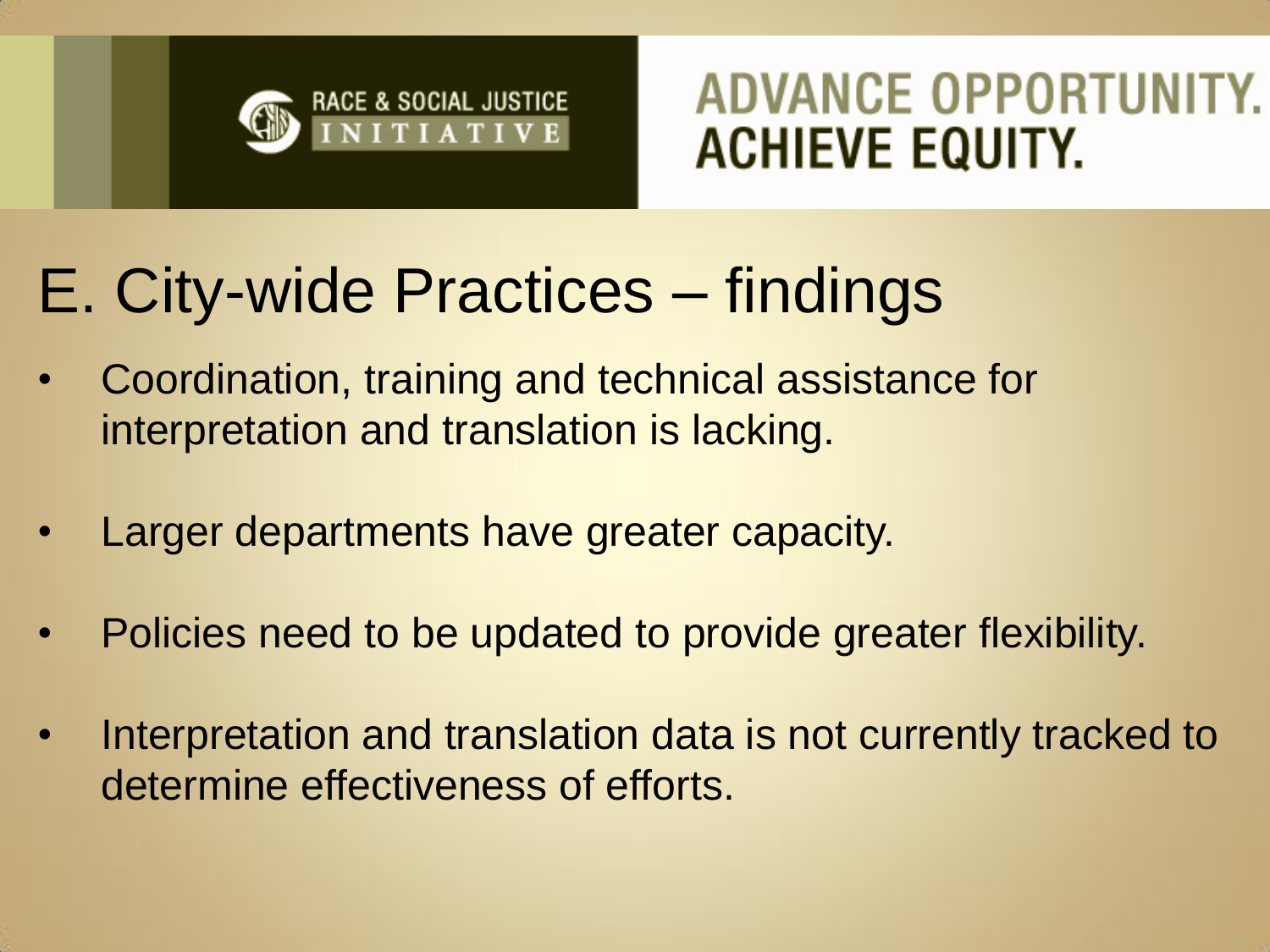

### E. City-wide Practices – recommendations

- 1. Update the Translation and Interpretation Policy to allow greater flexibility.
- 2. Develop policies to increase hiring of multilingual staff.
- 3. Identify and use technology tools to help improve access.
- 4. Launch collaborative neighborhood-based approaches to increase access to services for immigrants and refugees.
- 5. Continue to integrate immigrant and refugee access to services with RSJI.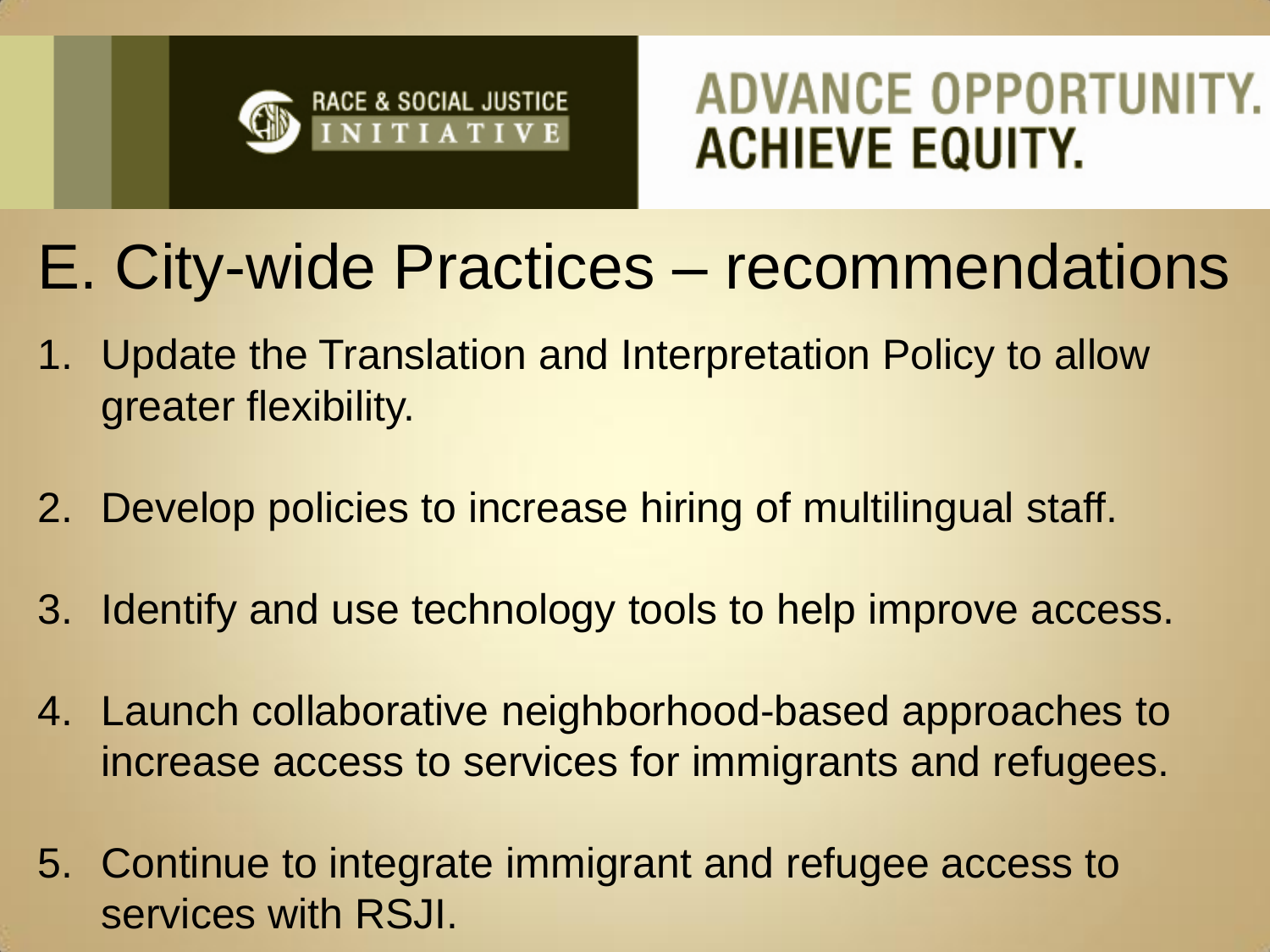

### **Next steps / moving forward:**

**We have already begun to:**

- Integrate interpretation and translation efforts with Inclusive Outreach and Public Engagement and RSJI.
- Combine a number of interdepartmental teams into one.
- Strengthen use of existing tools and resources.
- Better utilize the expertise of the Immigrant and Refugee Commission.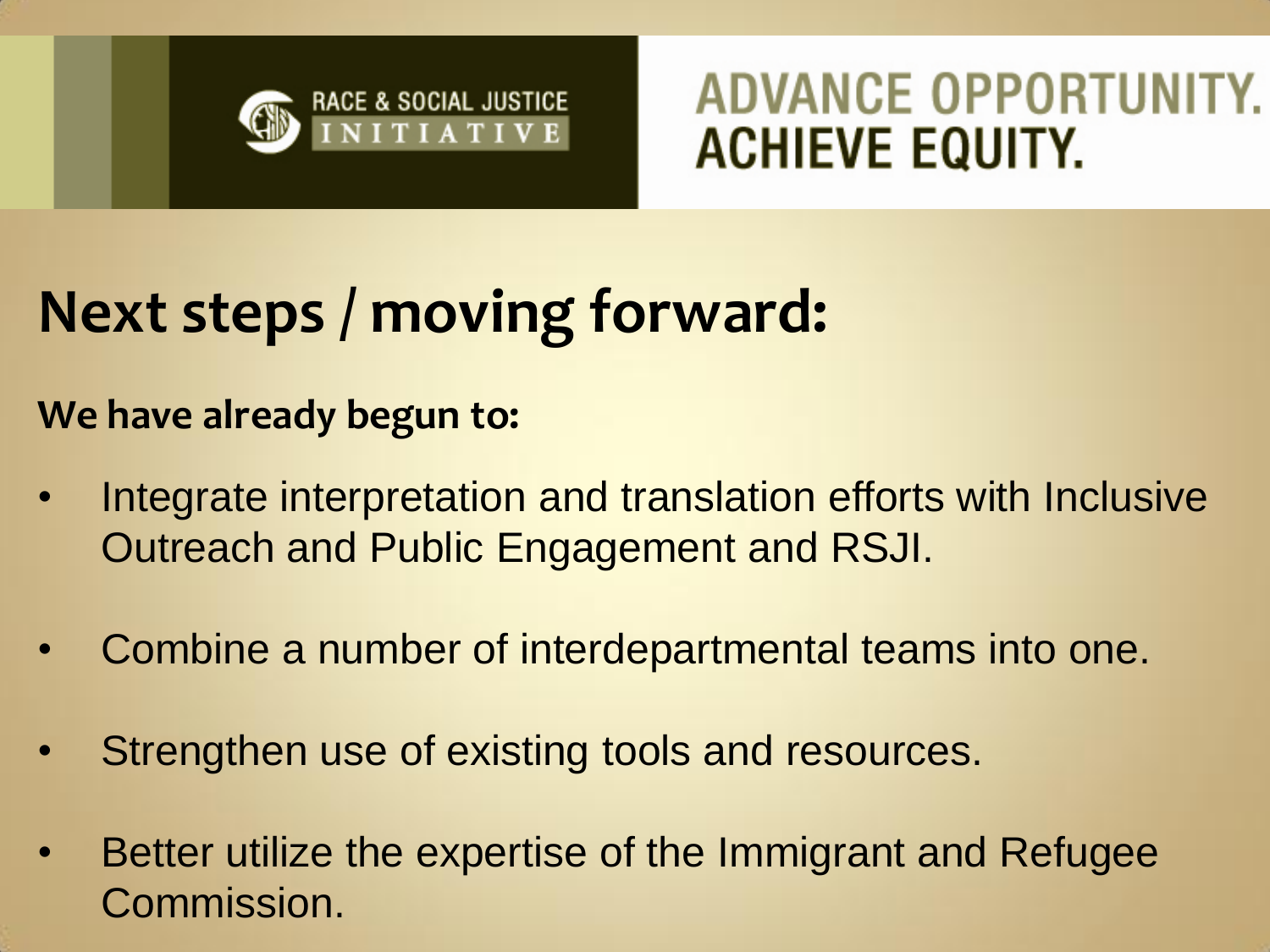

## **Next steps / moving forward:**

Many recommendations are exciting, but would require additional funding, such as:

- $\checkmark$  Additional staffing for coordination and technical assistance across departments.
- $\checkmark$  Additional staffing to develop policy and programs to support the economic and social development of immigrants and refugees.
- $\checkmark$  A community partnership fund to strengthen outreach and engagement with immigrant and refugee CBOs.